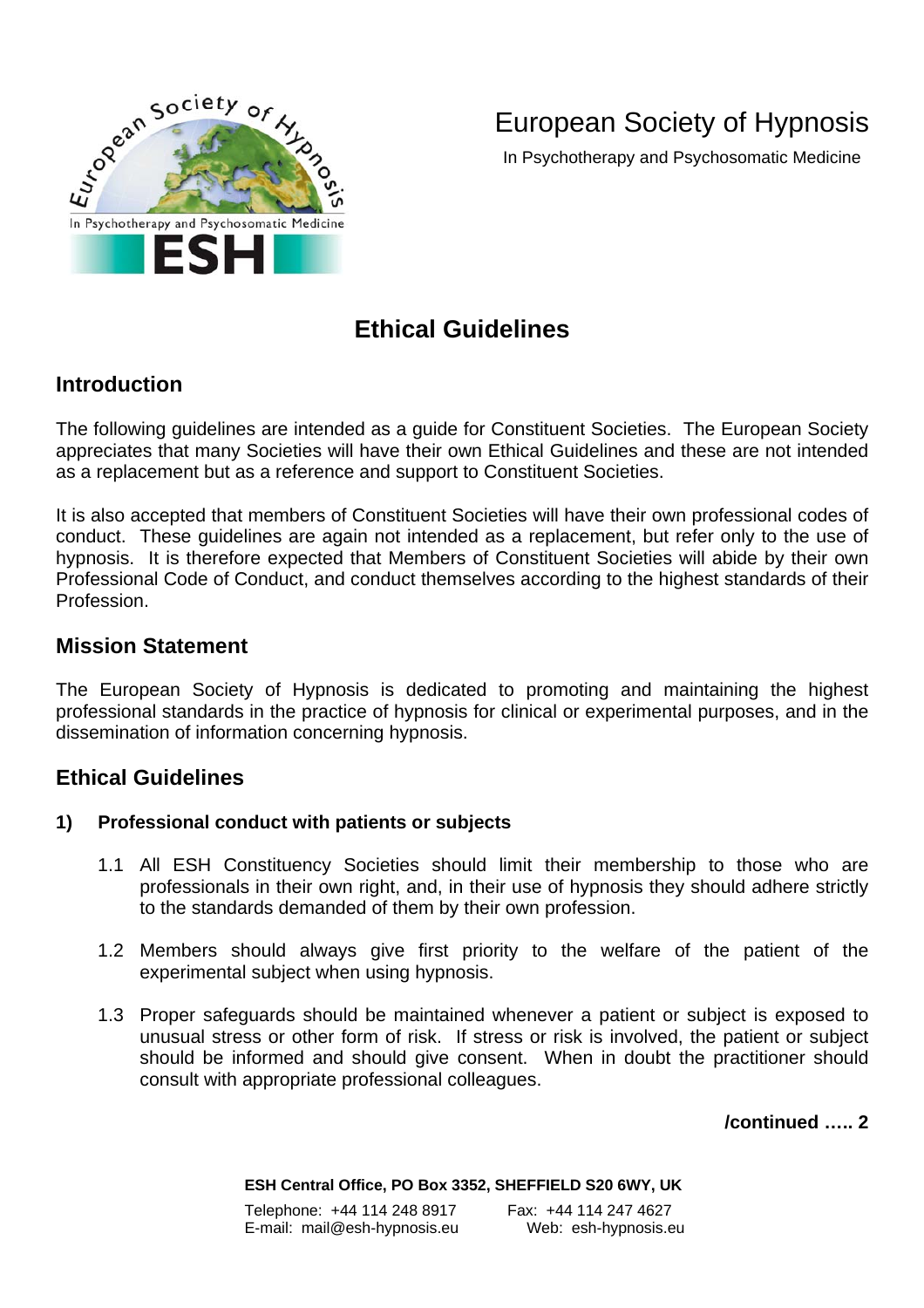## **Ethical Guidelines – Page 2**

#### **2) Applications of hypnosis to professional work**

- 2.1 Members of Constituent Societies who intend using hypnosis, for whatever purpose, are advised that they should attend training courses according to their Society's recommendations.
- 2.2 Hypnosis is considered a psychotherapeutic modality and an adjunct to other forms of scientific or clinical endeavours, so that competence in hypnotic techniques alone is not acceptable as a basis for professional service or research.
- 2.3 Members of Constituent Societies should therefore at all time remain aware that they should use hypnosis only for those purposes for which they are professionally qualified and within the strict limitations of their professional work. This implies that those members who use hypnosis for some clinical or therapeutic purpose should have undertaken, or be undertaking, a professional qualification in that therapy recognised by the appropriate relevant National Authorities, e.g. Health Body, Education Body.
- 2.4 A member's use of hypnosis in his or her professional work should be fully compatible with the terms of reference of his or her work, and the expectations of his or her superiors, employers and professional association.

#### **3) Private Therapy**

Members of Constituent Societies should only undertake private therapy if this is compatible with the rules of their professional association and the terms of reference of their work. They should restrict their private work to those problems which they would be recognised as qualified to undertake within appropriate Health or other Body.

#### **4) Hypnosis and lay person**

- 4.1 A member of a Constituent society of ESH should not support the practice or teaching of hypnosis by those ineligible for membership, except in the case of item 4.3.
- 4.2 A member of a Constituent Society of ESH shall not give instruction involving the teaching of hypnotic techniques to individuals or groups which include persons currently ineligible for membership of an ESH Constituent Society. Lectures informing lay persons about hypnosis are, of course, permitted provided they do not include demonstrations or didactic material involving hypnotic induction techniques. Lay people are those who currently are considered ineligible for ESH Constituent Society membership.
- 4.3 Exceptions are made to students in training in the appropriate sciences or professions. It is recognised that hypnosis may be appropriately used by Health Professionals, e.g. paramedical assistants under the supervision of a person whose credentials and training would permit membership of an ESH Constituent Society and who has an agreed commitment to its rules.